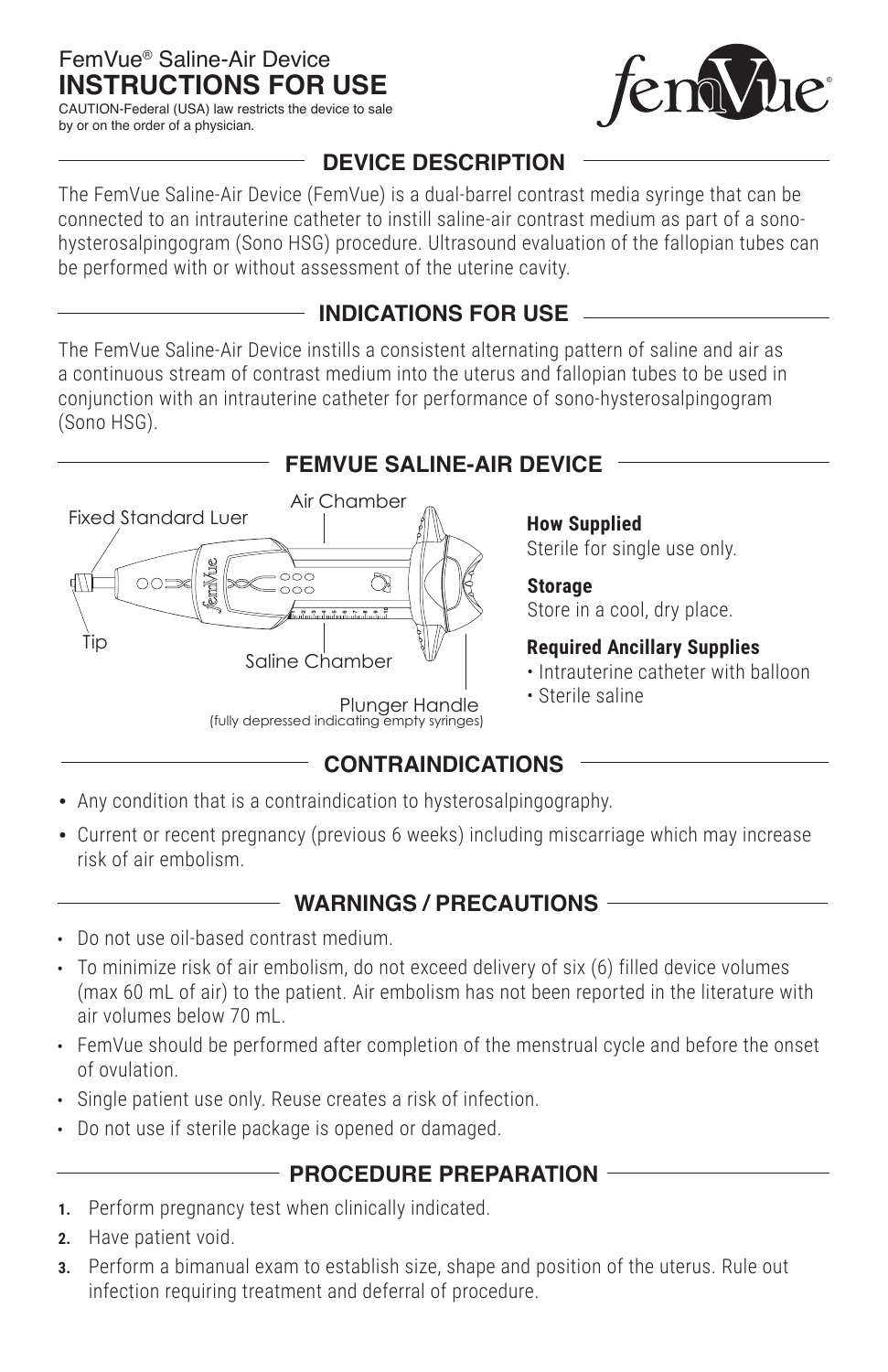## **INSTRUCTIONS FOR USE**

## **DEVICE PREPARATION**

Ensure use of aseptic technique throughout procedure.

### **Prepare FemVue Device**

- **a.** Completely submerge device tip in sterile saline-filled bowl.
- **b.** Fully pull back plunger handle and keep tip submerged until saline chamber is completely filled to the 10 mL mark, as confirmed visually.

*Note: FemVue fills with a delay. Keep tip submerged in saline during the entire filling process.* 

## **ULTRASOUND PRE-SCAN**

### **Baseline Assessment**

- **a.** Under transvaginal ultrasound guidance, locate the following in the transverse view:
	- **•** Endometrial stripe and cornua (**Figure 1**)
	- **•** Left and right adnexa
	- **•** Tubal course by scanning from each cornu to each adnexa (**Figure 2**)

# **CATHETER PLACEMENT**

### **Insert & Position Catheter**

- **a.** Insert speculum (side-open recommended) to visualize and cleanse cervix with an antiseptic solution.
- **b.** Flush catheter prior to insertion with either saline, if conducting uterine cavity assessment first, or saline-air contrast (bubbles), if conducting tubal assessment only.
- **c.** Insert catheter per Instructions for Use for the intrauterine catheter with balloon.
- **d.** Inflate balloon and position above internal cervical os. Gently pull back catheter to ensure balloon is properly positioned to create a cervical seal and minimize backflow during procedure (**Figure 3**).
- **e.** Remove speculum.

## **Perform SIS UTERINE CAVITY ASSESSMENT – SIS (optional)**

**a.** With a saline-filled syringe, perform uterine cavity evaluation per your practice guidelines.

*Note: SIS should be performed prior to tubal assessment since saline-air contrast may limit proper visualization of uterine cavity.*

**b.** After SIS, clamp catheter and detach saline syringe. Keep balloon inflated and maintain catheter position.



**Figure 1**



**Figure 2**



**Figure 3**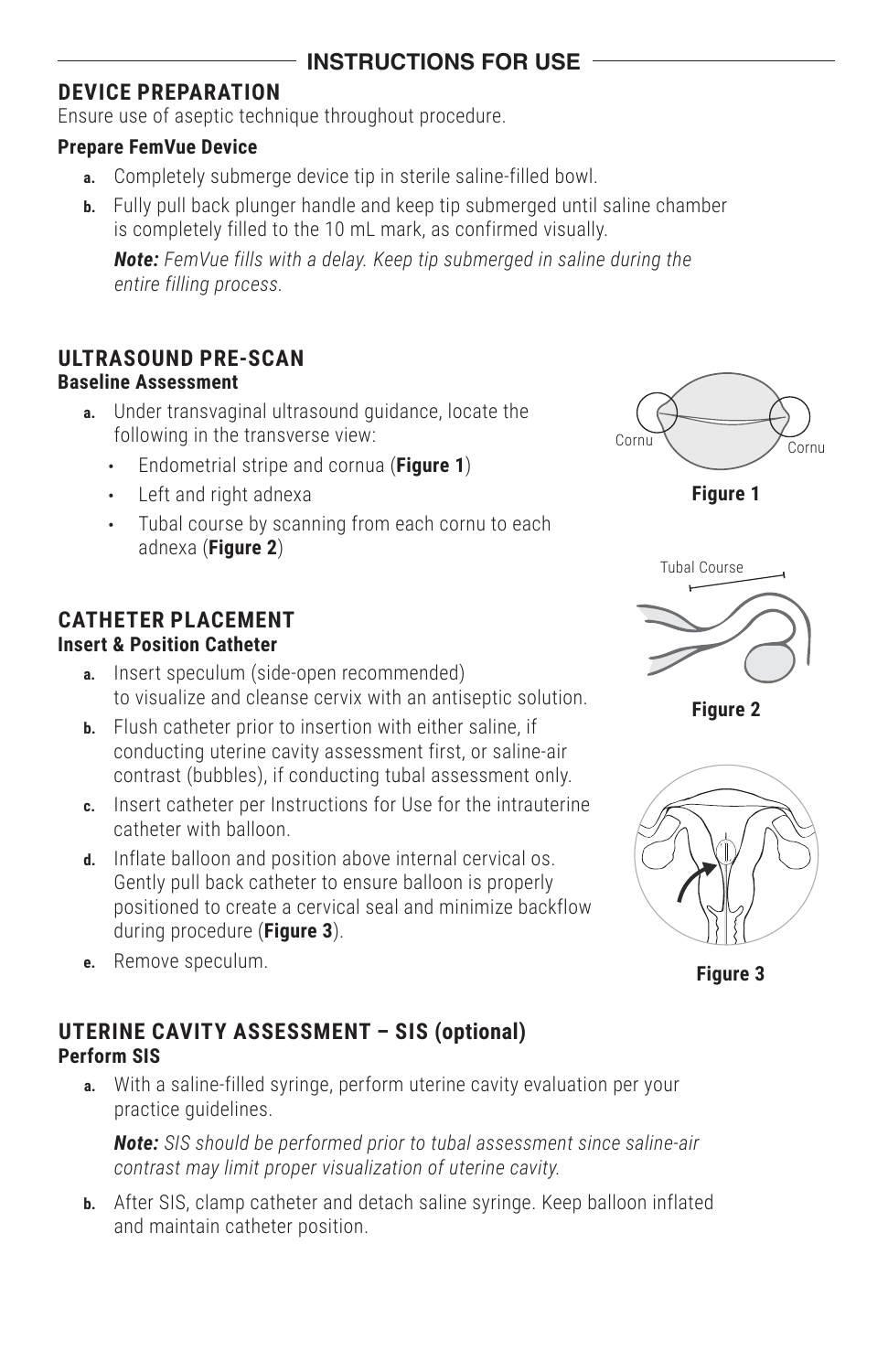## **FALLOPIAN TUBE ASSESSMENT Prime FemVue & Connect to Catheter**

**a.** Prime previously filled FemVue by submerging tip in saline-filled bowl and depressing plunger handle until a bubble is visible.

*Note: Ensure FemVue is primed just before attachment to avoid delay in contrast visualization.*

**b.** Attach FemVue luer to catheter luer (**Figure 4**).

*Note: Do not overtighten FemVue's luer to catheter luer to ensure easy device disconnection for refilling.* 

## **Deliver Contrast**

- **a.** Under sagittal view, slowly depress plunger handle to deliver saline-air contrast while maintaining traction on balloon catheter.
- **b.** Confirm no backflow around balloon while visualizing bubbles entering the uterine cavity (**Figure 5**).

## **Complete Tubal Interpretation**

- **a.** Under transverse view, observe bubbles filling uterine cavity.
- **b.** Focus on each cornu, tubal course and ovary to assess contrast flow, examining right and left side sequentially.
- **c.** Tubal patency is confirmed with bubbles actively flowing into or through the tube OR exiting tube, around the ovary or in the cul-de-sac (**Figures 6-8**).

*Note: Probe must be held steady to observe and confirm bubbles flowing.*

# **COMPLETE PROCEDURE**

### **Remove Equipment**

- **a.** Remove ultrasound probe.
- **b.** Deflate balloon per catheter's Instructions for Use and remove catheter.

### **Disposal**

**a.** Dispose of all products in accordance with all applicable Medical/Hazardous waste practices.

## **Patient Post-Care**

**a.** Patient should expect leaking of fluid after the procedure that may be blood-tinged.





**Figure 5**



**Figure 6**



Adnexa/Ovary

**Figure 7**